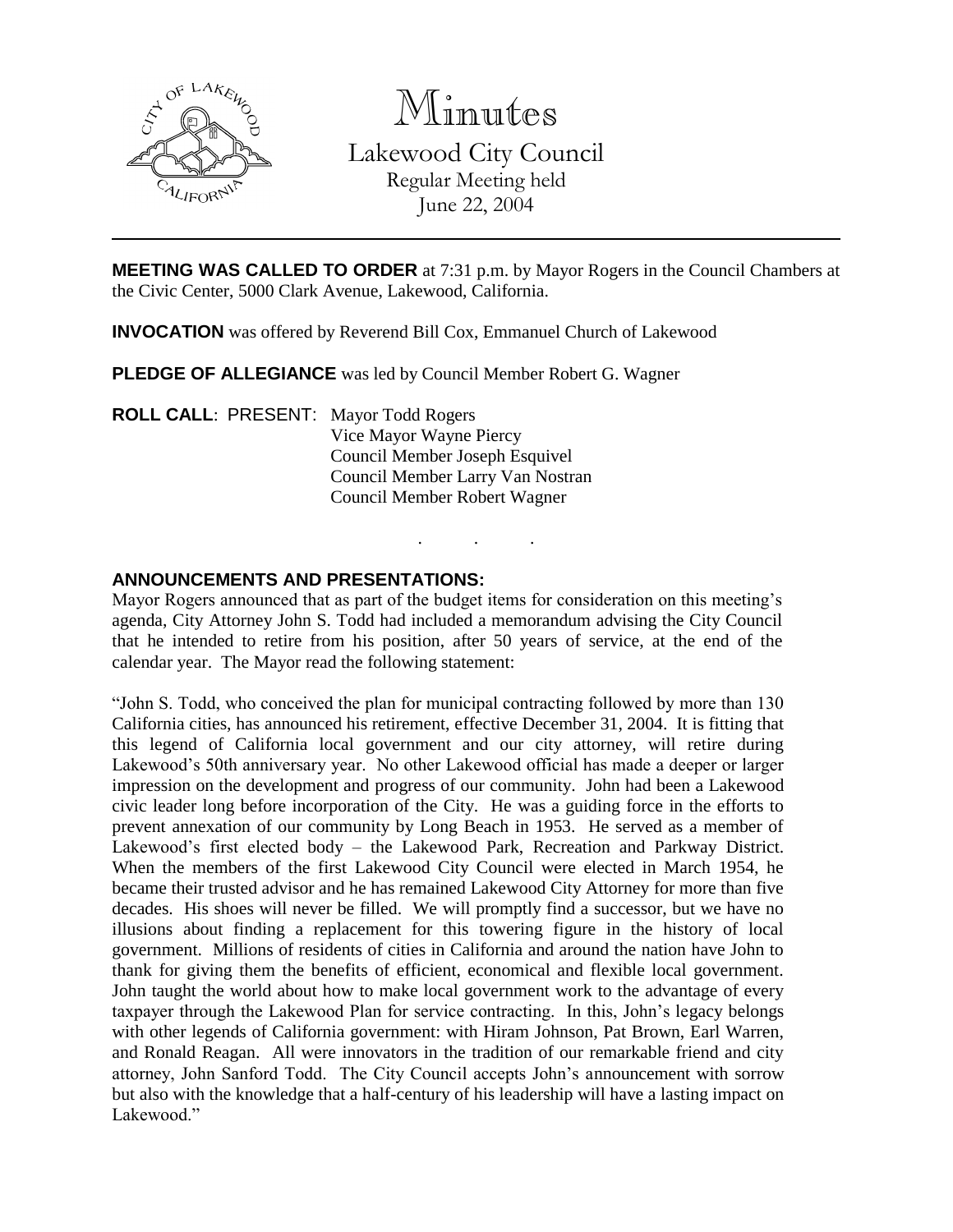Mayor Rogers stated that with the consensus of his colleagues on the City Council that John S. Todd be named upon his retirement as "Lakewood City Attorney Emeritus" and that staff be directed to organize a commemorative event that would suitably honor John's career in Lakewood. There being no objection, it was so ordered.

City Attorney John S. Todd stated that it was a very difficult decision to make and that although he felt the City of Lakewood was his baby, he was leaving the City in very capable hands. He noted that there were still many things he wanted to accomplish and that he felt it was time to move on.

Council Member Van Nostran stated that having served with John for 30 of his 50 years, he had come to really appreciate John's commitment to the City as "Mr. Legal Lakewood."

Mayor Rogers announced that an item of business had arisen subsequent to the posting of the agenda which required the immediate action of the City Council. With the announcement of the retirement of the City Attorney, ex parte communications regulations for city attorney contacts were needed.

COUNCIL MEMBER ESQUIVEL MOVED AND COUNCIL MEMBER WAGNER SECONDED TO ADD THE ITEM FOR CONSIDERATION UNDER THE LEGISLATION SECTION OF THE AGENDA. UPON ROLL CALL VOTE, THE MOTION WAS APPROVED:

AYES: COUNCIL MEMBERS: Wagner, Esquivel, Piercy, Van Nostran and Rogers NAYS: COUNCIL MEMBERS: None

Mayor Rogers encouraged residents to attend the Lakewood 50th Anniversary Block Party and Fireworks Extravaganza to be held on Saturday, July 3rd, from 6 to 9 p.m. at the Civic Center.

. . .

# **ROUTINE ITEMS:**

Council Member Van Nostran requested that Routine Item 6 be considered separately.

COUNCIL MEMBER WAGNER MOVED AND COUNCIL MEMBER ESQUIVEL SECONDED TO APPROVE ROUTINE ITEMS 1 THROUGH 5.

- RI-1 Approval of Minutes of the Meetings held June 8, 2004
- RI-2 Approval of Personnel Transactions
- RI-3 Approval of Registers of Demands dated June 3, and June 10, 2004
- RI-4 Approval of Monthly Report of Investment Transactions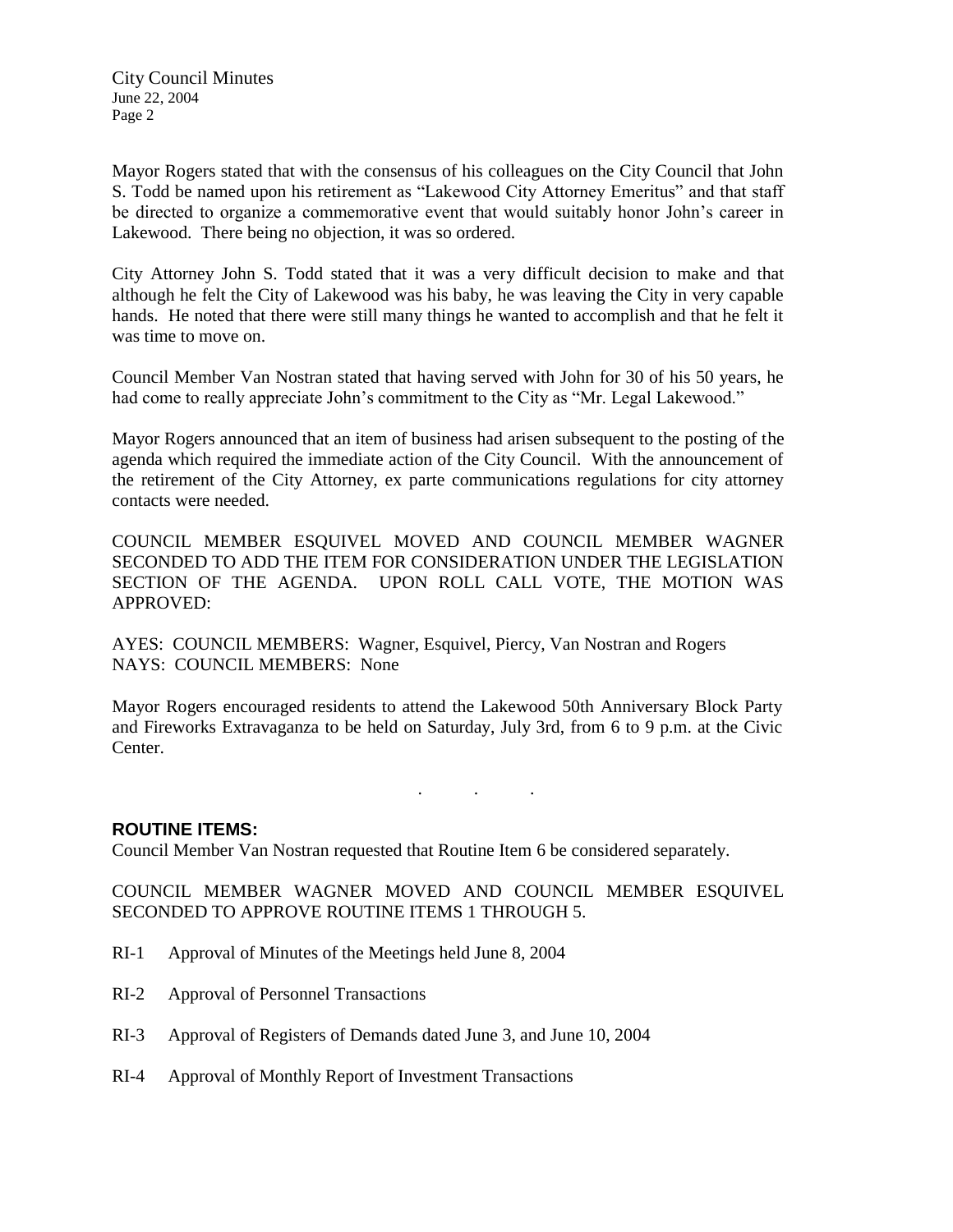#### **ROUTINE ITEMS:** Continued

RI-5 RESOLUTION NO. 2004-29; A RESOLUTION OF THE CITY COUNCIL OF THE CITY OF LAKEWOOD AMENDING RESOLUTION NO. 94-43 ESTABLISHING STANDING COMMITTEES OF THE CITY COUNCIL

UPON ROLL CALL VOTE, THE MOTION WAS APPROVED:

AYES: COUNCIL MEMBERS: Wagner, Esquivel, Piercy, Van Nostran and Rogers NAYS: COUNCIL MEMBERS: None

RI-6 Approval of Appointment of Director on the Workforce Investment Board

COUNCIL MEMBER VAN NOSTRAN MOVED AND VICE MAYOR PIERCY SECONDED TO TABLE ROUTINE ITEM 6 TO THE NEXT MEETING.

Mayor Rogers noted that a motion to table was not debatable.

Council Member Wagner questioned the motion. He inquired of the City Attorney whether an item that had been placed on the agenda at the request of the Council Member could be eliminated simply by tabling the item. City Attorney John S. Todd stated the item had not been removed from the agenda but had only been tabled and could be removed from the table prior to the end of the next meeting, making it a proper motion.

. . .

#### UPON ROLL CALL VOTE, THE MOTION WAS APPROVED:

AYES: COUNCIL MEMBERS: Esquivel, Piercy and Van Nostran NAYS: COUNCIL MEMBERS: Wagner ABSTAIN: COUNCIL MEMBERS: Rogers

# **1.1 • BUDGET FOR FISCAL YEAR 2004-05**

City Manager Howard Chambers displayed slides and presented an overview of the proposed budget for fiscal year 2004-05. He advised that although times were bleak because of the State budget crisis, he was pleased to present a balanced budget proposal that had been developed in one of the smoothest processes ever. He acknowledged the efforts of the Department Directors to continue to provide services to Lakewood residents while keeping costs down. He discussed impacts expected from the California State budget crisis, including the proposal made to cities by Governor Schwarzenegger and tax swap issues. He reviewed the overarching focus areas of the budget: Intergovernmental Relations; Economic Development; Street Maintenance; Water Quality Protection; Public Safety; Sheriff Station Renovation; Education for Lakewood Youth; Neighborhood Preservation; Information Technology Upgrades; and Park Facility Improvements. He also covered proposed Capital Improvement Projects, such as Street Maintenance; Water Utility Improvements; Hardscape; Boyar Park Activity Building Renovation; Centre Waterproofing; Rynerson Park Picnic Shelters; Pillars of Community Project; Mayfair Park Reroofing; Centre Improvements; Parking Lot Resurfacing; ADA Rights of Way Improvements; and Sports Lighting Upgrades.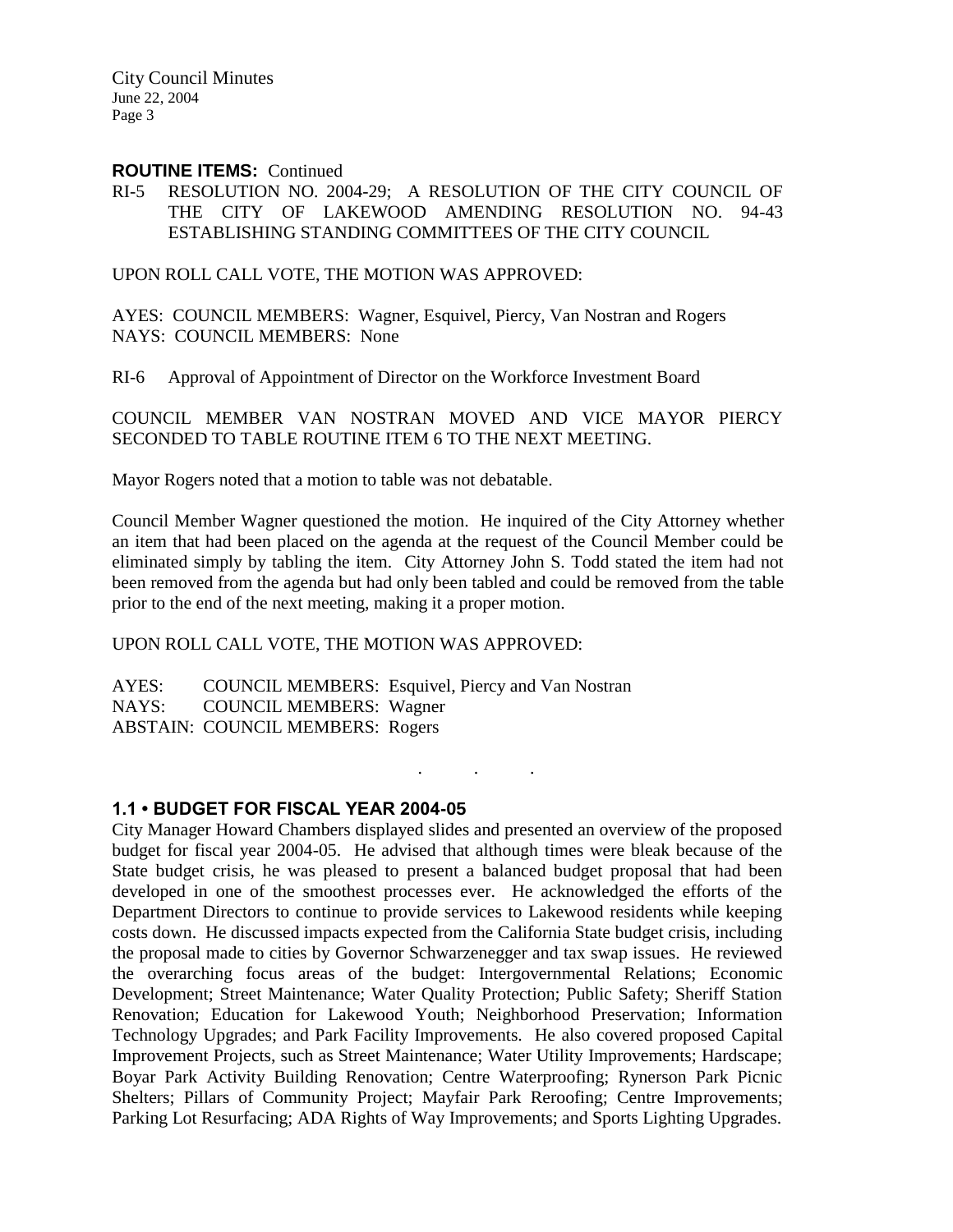# **1.1 • BUDGET FOR FISCAL YEAR 2004-05** - Continued

Mayor Rogers offered kudos to the City Manager and his staff for being able to maintain the priorities of the City despite pressures all around, and to his Council colleagues for being unified in establishing those priorities.

The City Attorney outlined the documents included for approval as part of the budget package and their purpose.

Mayor Rogers opened the public hearing at 8:09 p.m. and called for anyone in the audience wishing to address the City Council on this matter. There was no response.

COUNCIL MEMBER VAN NOSTRAN MOVED AND COUNCIL MEMBER ESQUIVEL SECONDED TO CLOSE THE PUBLIC HEARING. UPON ROLL CALL VOTE, THE MOTION WAS APPROVED:

AYES: COUNCIL MEMBERS: Wagner, Esquivel, Piercy, Van Nostran and Rogers NAYS: COUNCIL MEMBERS: None

VICE MAYOR PIERCY MOVED AND COUNCIL MEMBER ESQUIVEL SECONDED TO ADOPT RESOLUTION NO. 2004-30. UPON ROLL CALL VOTE, THE MOTION WAS APPROVED:

AYES: COUNCIL MEMBERS: Wagner, Esquivel, Piercy, Van Nostran and Rogers NAYS: COUNCIL MEMBERS: None

c) RESOLUTION NO. 2004-30; A RESOLUTION OF THE CITY COUNCIL OF THE CITY OF LAKEWOOD AMENDING THE BUDGET FOR FISCAL YEAR 2003- 2004, AND AUTHORIZING THE APPROPRIATION OF RESERVE FUNDS INTO APPROPRIATE FUNDS AS OF JUNE 30, 2004

COUNCIL MEMBER ESQUIVEL MOVED AND COUNCIL MEMBER WAGNER SECONDED TO ADOPT RESOLUTION NO. 2004-31. UPON ROLL CALL VOTE, THE MOTION WAS APPROVED:

AYES: COUNCIL MEMBERS: Wagner, Esquivel, Piercy, Van Nostran and Rogers NAYS: COUNCIL MEMBERS: None

d) RESOLUTION NO. 2004-31; A RESOLUTION OF THE CITY COUNCIL OF THE CITY OF LAKEWOOD DETERMINING THE TOTAL ANNUAL APPROPRIATION SUBJECT TO LIMITATION OF THE CITY OF LAKEWOOD FOR THE FISCAL YEAR 2004-2005

COUNCIL MEMBER VAN NOSTRAN MOVED AND COUNCIL MEMBER ESQUIVEL SECONDED TO ADOPT RESOLUTION NO. 2004-32 AND ITEMS 1.1.E.1 THROUGH 1.1.E.3; 1.1.E.5; 1.1.E.8 THROUGH 1.1.E.10; 1.1.E.12 THROUGH 1.1.E.14; 1.1.E.28; 1.1.E.31 AND 1.1.E.37.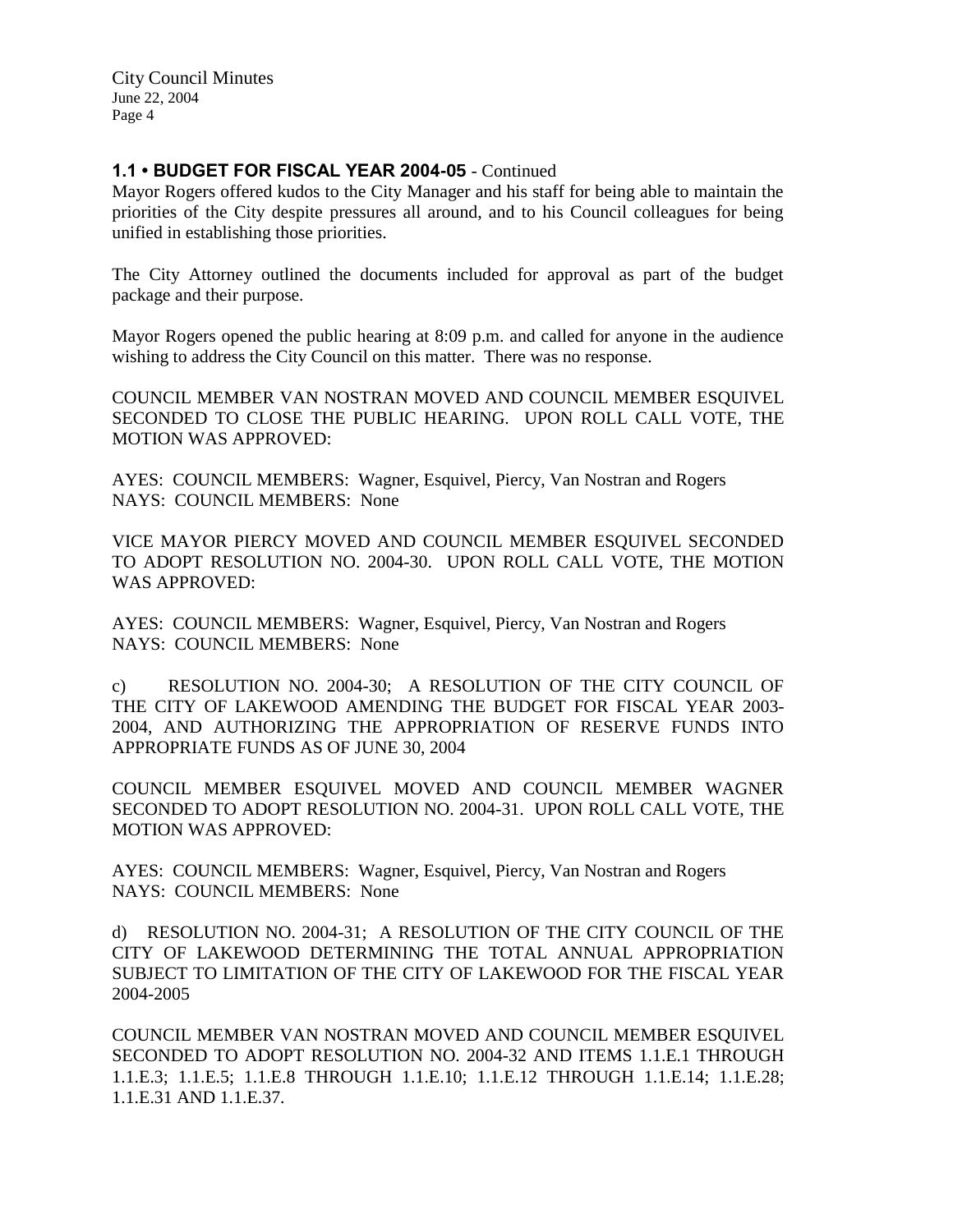#### **1.1 • BUDGET FOR FISCAL YEAR 2004-05** - Continued

e) RESOLUTION NO. 2004-32; A RESOLUTION OF THE CITY COUNCIL OF THE CITY OF LAKEWOOD ADOPTING THE BUDGET AND APPROPRIATING REVENUE FOR THE FISCAL YEAR 2004-2005

- 1) RESOLUTION NO. 2004-33; A RESOLUTION OF THE CITY COUNCIL OF THE CITY OF LAKEWOOD AUTHORIZING LOANS TO LAKEWOOD REDEVELOPMENT AGENCY
- 2) RESOLUTION NO. 2004-34; A RESOLUTION OF THE CITY COUNCIL OF THE CITY OF LAKEWOOD AUTHORIZING THE DIRECTOR OF FINANCE TO CERTIFY TO CITY LIGHT AND POWER LAKEWOOD, INC., THAT BASIC FEE PAYMENTS HAVE BEEN INCLUDED IN THE BUDGET
- 3) RESOLUTION NO. 2004-35; A RESOLUTION OF THE CITY COUNCIL OF THE CITY OF LAKEWOOD AMENDING RESOLUTION NO. 2002-38 PERTAINING TO EMPLOYEE BENEFITS AND THE CLASSIFICATION AND COMPENSATION OF CITY OFFICERS AND EMPLOYEES, AND ESTABLISHING EMPLOYEE BENEFITS, DEFINING THE CONDITIONS AND HOURS OF EMPLOYMENT, AND ADOPTING A CLASSIFICATION AND COMPENSATION PLAN FOR CITY OFFICERS AND EMPLOYEES
- 5) RESOLUTION NO. 2004-36; A RESOLUTION OF THE CITY COUNCIL OF THE CITY OF LAKEWOOD REPEALING RESOLUTION NO. 2003-39 PERTAINING TO HOURLY-RATED PART-TIME EMPLOYEES AND ENACTING A PERSONNEL RESOLUTION ESTABLISHING THE COMPENSATION, RULES AND REGULATIONS PERTAINING TO HOURLY-RATED PART-TIME EMPLOYEES
- 8) RESOLUTION NO. 2004-38; A RESOLUTION OF THE CITY COUNCIL OF THE CITY OF LAKEWOOD AMENDING RESOLUTION NO. 76-102 PERTAINING TO THE CITY ATTORNEY'S RETAINER AGREEMENT
- 9) RESOLUTION NO. 2004-39; A RESOLUTION OF THE CITY COUNCIL OF THE CITY OF LAKEWOOD AMENDING AND RENEWING A COMMUNITY RECREATION PROGRAM AGREEMENT WITH THE ABC UNIFIED SCHOOL **DISTRICT**
- 10) RESOLUTION NO. 2004-40; A RESOLUTION OF THE CITY COUNCIL OF THE CITY OF LAKEWOOD AMENDING AND RENEWING AN AGREEMENT BETWEEN THE CITY OF LAKEWOOD AND COMMUNITY FAMILY GUIDANCE CENTER PROVIDING COUNSELING SERVICES FOR FAMILIES AND JUVENILE RESIDENTS OF THE CITY OF LAKEWOOD FOR THE FISCAL YEAR 2004-2005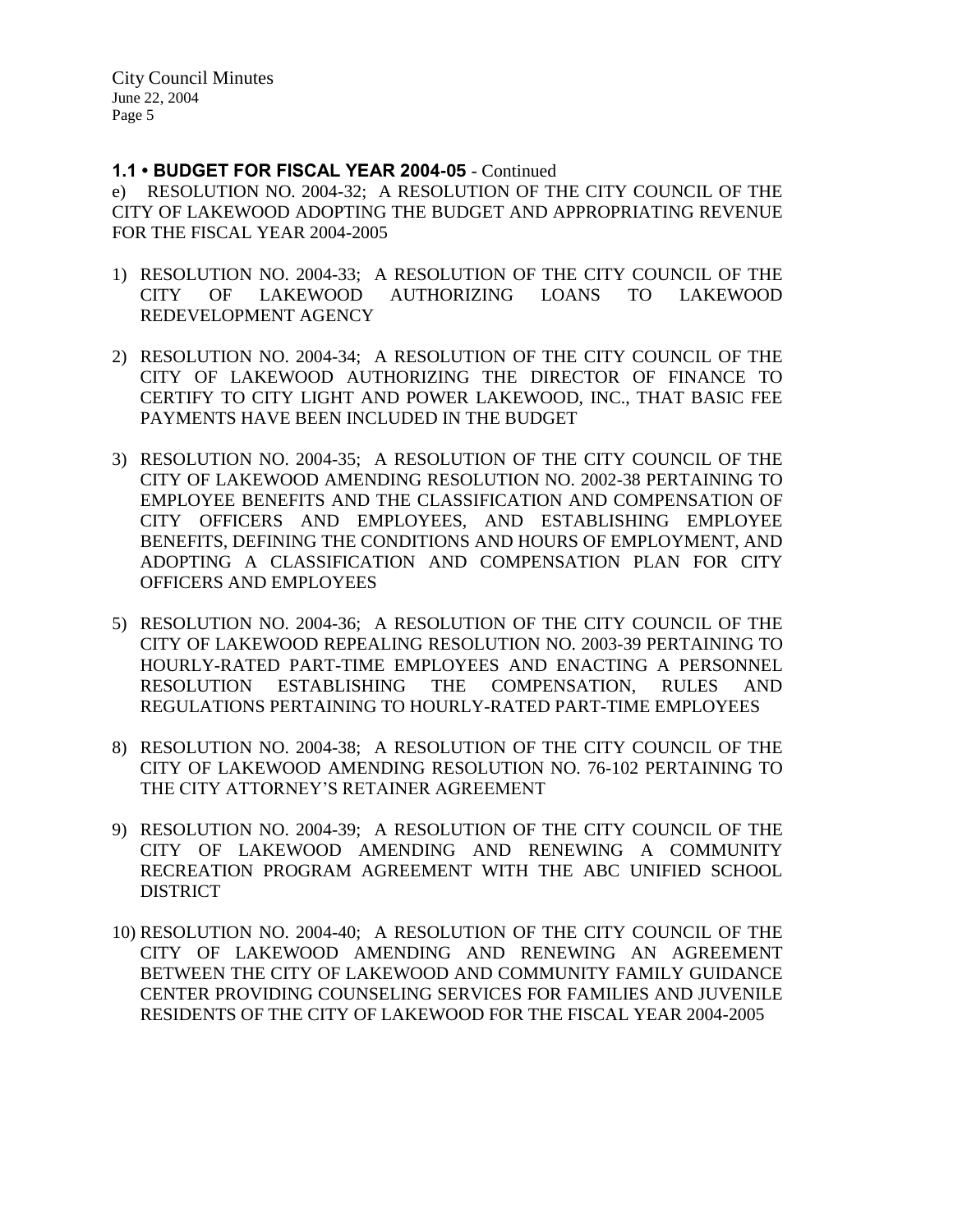#### **1.1 • BUDGET FOR FISCAL YEAR 2004-05** - Continued

- 12) RESOLUTION NO. 2004-41; A RESOLUTION OF THE CITY COUNCIL OF THE CITY OF LAKEWOOD AMENDING AND RENEWING AN AGREEMENT BETWEEN THE CITY OF LAKEWOOD AND LAKEWOOD MEALS ON WHEELS FOR THE FISCAL YEAR 2004-2005
- 13) RESOLUTION NO. 2004-42; A RESOLUTION OF THE CITY COUNCIL OF THE CITY OF LAKEWOOD AMENDING AND RENEWING AN AGREEMENT BETWEEN THE CITY OF LAKEWOOD AND PATHWAYS VOLUNTEER HOSPICE. INC. PROVIDING IN-HOME MEDICAL SERVICES FOR TERMINALLY ILL RESIDENTS OF THE CITY OF LAKEWOOD FOR THE FISCAL YEAR 2004- 2005
- 14) RESOLUTION NO. 2004-43; A RESOLUTION OF THE CITY COUNCIL OF THE CITY OF LAKEWOOD AMENDING AND RENEWING AN AGREEMENT BETWEEN THE CITY OF LAKEWOOD AND SU CASA FAMILY CRISIS AND SUPPORT CENTER PROVIDING COUNSELING SERVICES FOR FAMILIES AND JUVENILE RESIDENTS OF THE CITY OF LAKEWOOD FOR THE FISCAL YEAR 2004-2005
- 28) RESOLUTION NO. 2004-44; A RESOLUTION OF THE CITY COUNCIL OF THE CITY OF LAKEWOOD AMENDING THE FEE OR PAYMENT FOR SPECIAL COLLECTION SERVICES AND PROGRAMS AND ADJUSTING THE FEES OR PAYMENT FOR RESIDENTIAL REFUSE COLLECTION SERVICE

RESOLUTION NO. 2004-45; A RESOLUTION OF THE CITY COUNCIL OF THE CITY OF LAKEWOOD ADJUSTING THE FEES OR CHARGES FOR BIN AND SPECIAL REFUSE SERVICE

- 31) RESOLUTION NO. 2004-46; A RESOLUTION OF THE CITY COUNCIL OF THE CITY OF LAKEWOOD APPROVING AMENDMENT TO THE AGREEMENT WITH THE GREATER LAKEWOOD CHAMBER OF COMMERCE FOR ADVERTISING AND PROMOTION SERVICES
- 37) RESOLUTION NO. 2004-47; A RESOLUTION OF THE CITY COUNCIL OF THE CITY OF LAKEWOOD AMENDING THAT CERTAIN AGREEMENT BETWEEN THE CITY OF LAKEWOOD AND JOE A. GONSALVES AND SON, INC.

Vice Mayor Piercy thanked the City Manager and his staff for the good job performed on the City budget. He noted, however, that he had a problem with one of the items included in the budget for an educational consultant. He stated that he subscribed to some of the objectives listed for the item, but had requested that this item be pulled from the budget until the City Council could meet to study the issue in more detail and then amend the budget at a later date, if necessary. He noted that although the City Council had agreed not to fill the proposed position until further study was completed, the item had remained part of the budget package. He stated that with the fiscal uncertainties caused by the State budget crisis, he felt the Council should not fund this position at this time.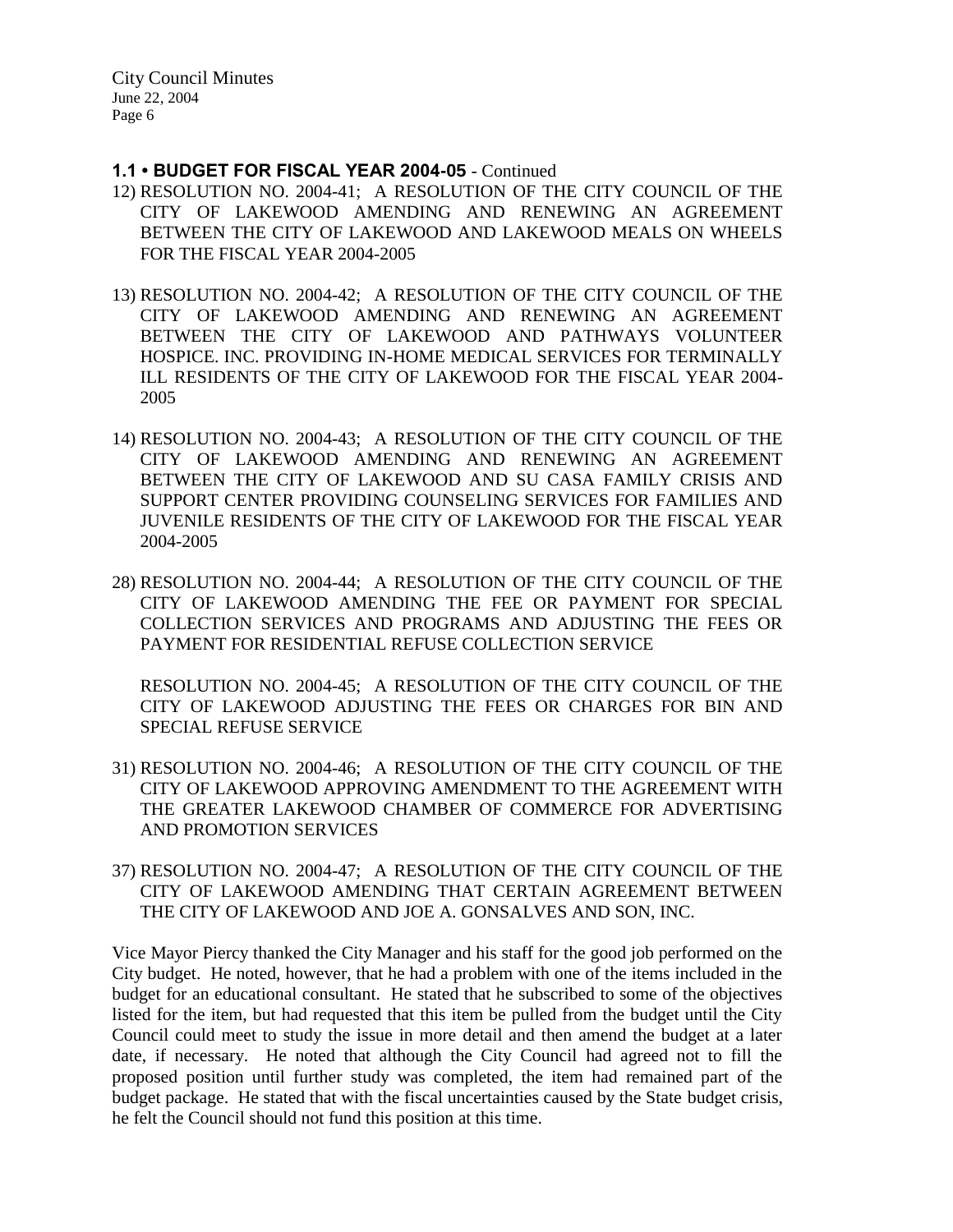### **1.1 • BUDGET FOR FISCAL YEAR 2004-05** - Continued

VICE MAYOR PIERCY MOVED TO AMEND THE MAIN MOTION BY WITHDRAWING ACTIVITY 425 FROM THE BUDGET TO BE CONSIDERED AT A LATER TIME. THE MOTION DIED FOR LACK OF A SECOND.

UPON ROLL CALL VOTE, THE MAIN MOTION WAS APPROVED:

AYES: COUNCIL MEMBERS: Wagner, Esquivel, Van Nostran and Rogers NAYS: COUNCIL MEMBERS: Piercy

COUNCIL MEMBER ESQUIVEL MOVED AND COUNCIL MEMBER VAN NOSTRAN SECONDED TO APPROVE ITEM 1.1.E.4. UPON ROLL CALL VOTE, THE MOTION WAS APPROVED:

AYES: COUNCIL MEMBERS: Wagner, Esquivel, Piercy, Van Nostran and Rogers NAYS: COUNCIL MEMBERS: None

4) Authorization for Prepayment of PERS Employer Costs

COUNCIL MEMBER ESQUIVEL MOVED AND COUNCIL MEMBER VAN NOSTRAN SECONDED TO APPROVE ITEMS 1.1.E.11; 1.1.E.15 THROUGH 1.1.E.27; 1.1.E.29 THROUGH 1.1.E.30; 1.1.E.32 THROUGH 1.1.E.36; AND 1.1.E.38 THROUGH 1.1.E.43.

- 11) Approving an Agreement Between the City and ARC of Southeast Los Angeles County
- 15) Approval of Extension of Agreement for Construction Management/Inspection Services with BDA Associates
- 16) Approval of Extension of Agreement for Engineering and Traffic Survey Services with Newport Traffic Studies
- 17) Approval of Extension of Agreement for Hardscape Maintenance with Kalban, Inc.
- 18) Approval of Extension of Agreement for Engineering Services with Associated Soils Engineering, Inc.
- 19) Approval of Amendment to Agreement for HVAC Preventative Maintenance Services with Process Cooling & Heating
- 20) Approval of Extension of Agreement for Environmental Services with S.C.S. Consultants
- 21) Approval of Extension of Agreement for Transportation Planning and Engineering Services with LSA Associates, Inc.
- 22) Approval of Extension of Agreement for Fire & Security Alarm Services with Sonitrol of Long Beach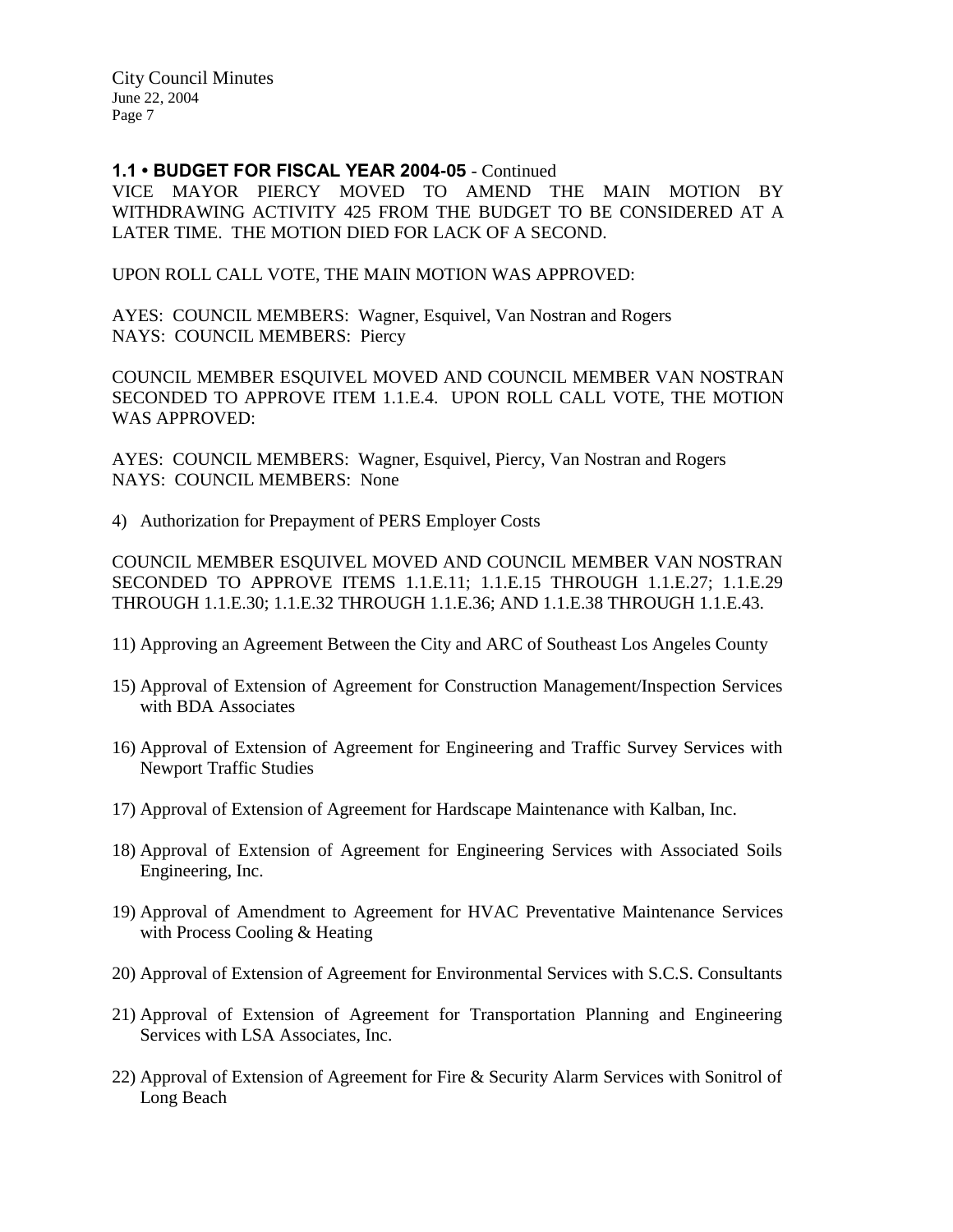### **1.1 • BUDGET FOR FISCAL YEAR 2004-05** - Continued

- 23) Approval of Extension of Agreement for Fire Safety Equipment Maintenance with Cal-Pacific Fire Equipment Company, Inc.
- 24) Approval of Extension of Agreement for Elevator Maintenance with Schindler Elevator
- 25) Approval of Extension of Agreement for Street Banner Marketing Program with Sierra Installations, Inc.
- 26) Approval of Extension of Agreement for Cooling Water Treatment Services with Water Systems Services Company
- 27) Approval of Agreement for Auditing Services with Diehl Evans
- 29) Approval of Amendment to Agreement for Services for Affordable Housing by and Between the City and the Lakewood Redevelopment Agency
- 30) Approval of Agreement for Document Imaging System Maintenance and Support
- 32) Approval of Agreement with AirFlite, Inc. for Schweizer/Hughes 300 Helicopter Maintenance
- 33) Approval of Renewal of Agreement for Safety Consulting Services with Pacific Health & Safety Consulting, Inc.
- 34) Approval of Extension of Agreement for School Consulting Services with Management, Analysis and Planning, Inc.
- 35) Approval of Agreement for Computer Management Services with ACS State and Local Solutions, Inc.
- 36) Approval of Agreement for Page Composition, Printing and Preparation for Mailing of the City Newsletter
- 38) Approval of Agreement with J. D. Franz Research Services for Community Surveys
- 39) Approval of Video Production Services and Facilities Fee Schedule
- 40) Approval of Agreement with NexLevel for Update to the Strategic Information Technology Plan
- 41) Approval of Renewal of Agreement with Fair Housing Consulting Services
- 42) Approval of Renewal of Agreement for Business Revolving Loan Fund Administration with Kermit Hathcoat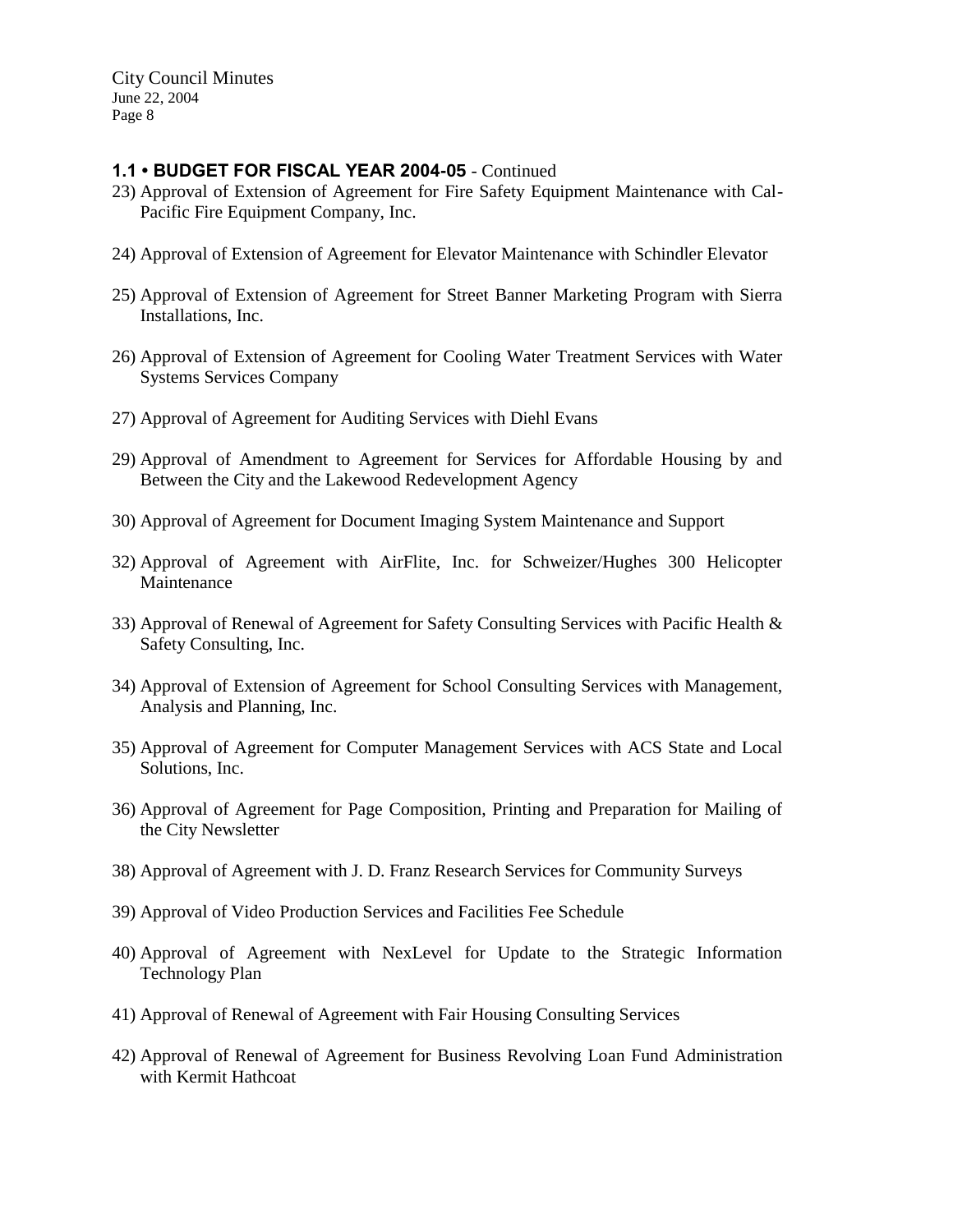### **1.1 • BUDGET FOR FISCAL YEAR 2004-05** - Continued

43) Approval of Extension of Reimbursement Agreement for Long Beach Transit Fixed Route and Dial-A-Lift Services

UPON ROLL CALL VOTE, THE MOTION WAS APPROVED:

AYES: COUNCIL MEMBERS: Wagner, Esquivel, Piercy, Van Nostran and Rogers NAYS: COUNCIL MEMBERS: None

6) ORDINANCE NO. 2004-7; AN ORDINANCE OF THE CITY COUNCIL OF THE CITY OF LAKEWOOD AMENDING THE MUNICIPAL CODE PERTAINING TO COMPENSATION OF MEMBERS OF THE CITY COUNCIL

COUNCIL MEMBER ESQUIVEL MOVED AND COUNCIL MEMBER VAN NOSTRAN SECONDED TO INTRODUCE ORDINANCE NO. 2004-7.

Council Member Wagner stated he would not support the ordinance as it represented a substantial increase that was higher than the current actual cost of living increases.

UPON ROLL CALL VOTE, THE MOTION FAILED:

AYES: COUNCIL MEMBERS: Esquivel and Van Nostran NAYS: COUNCIL MEMBERS: Wagner, Piercy and Rogers

Council Member Wagner noted that the remaining item 1.1.E.7 would be acted upon following the scheduled closed session at the end of the meeting.

. . .

# **2.0 • NO EX PARTE COMMUNICATION REGULATIONS**

*[Added by unanimous vote of the City Council]*

Council Member Van Nostran stated that he had asked the City Attorney for an opinion on this matter since his retirement from this position meant that there could be many law firms eager to secure the contract. He noted that a policy had been adopted during the cable television process to establish a code of conduct which had been very effective and that a similar type of code would assist the Council through this process.

COUNCIL MEMBER VAN NOSTRAN MOVED AND VICE MAYOR PIERCY SECONDED THAT THE CITY COUNCIL, BY POLICY, WOULD NOT ACCEPT ANY GIFTS OR OTHER BENEFITS OFFERED BY ANY APPLICANT FOR THE CITY ATTORNEY POSITION, THAT ANY CITY COUNCIL MEMBER WHO RECEIVED SUCH LOBBYING SHOULD ADVISE THE OTHER COUNCIL MEMBERS OF SUCH PRIOR TO ANY ACTION ON THE APPOINTMENT, AND THAT ALL APPLICANTS BE ADVISED OF SUCH A POLICY.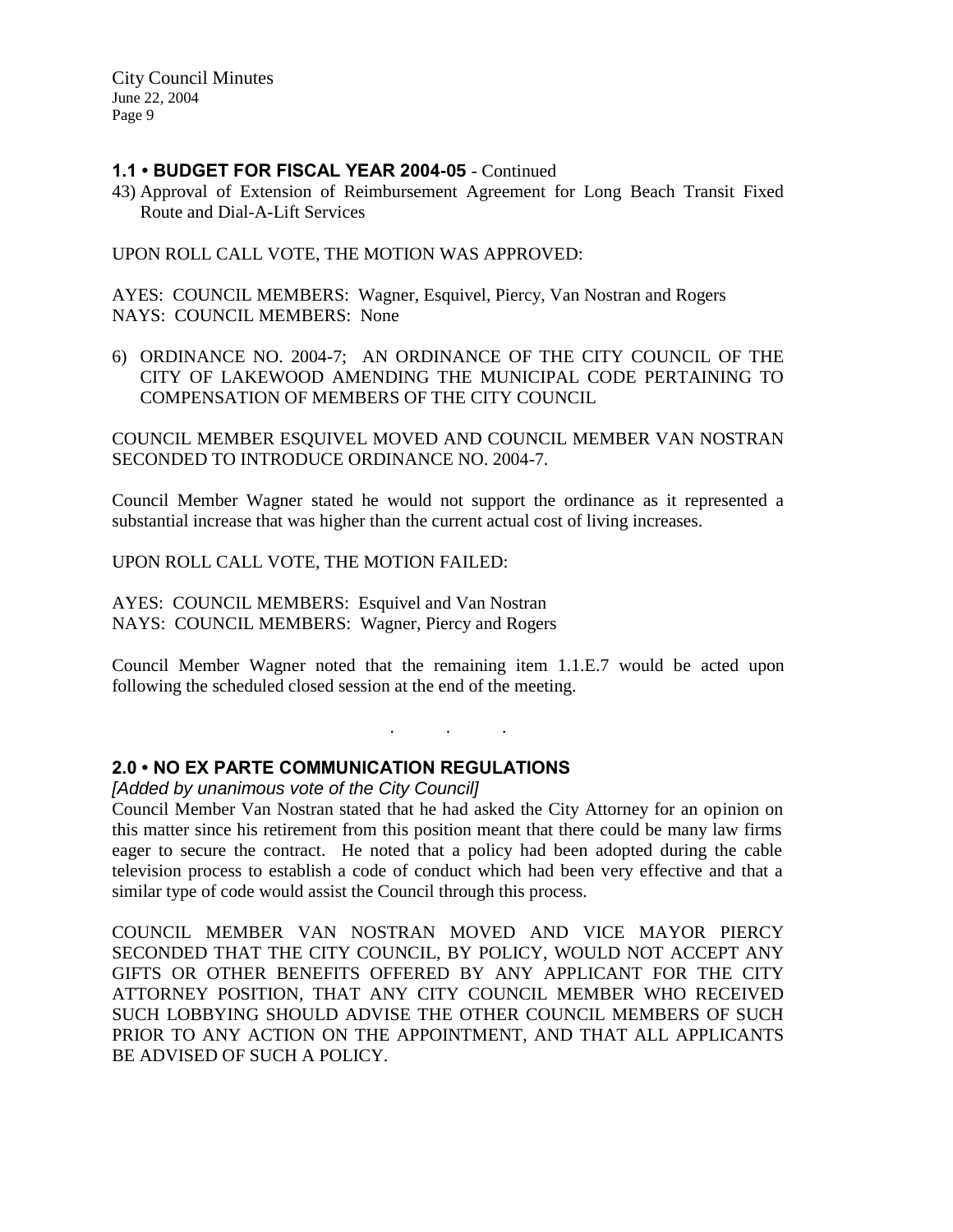**2.0 • NO EX PARTE COMMUNICATION REGULATIONS** - Continued UPON ROLL CALL VOTE, THE MOTION WAS APPROVED:

AYES: COUNCIL MEMBERS: Wagner, Esquivel, Piercy, Van Nostran and Rogers NAYS: COUNCIL MEMBERS: None

MAYOR ROGERS MOVED AND VICE MAYOR PIERCY SECONDED TO ESTABLISH AN AD HOC COMMITTEE TO ASSIST IN THE SEARCH FOR A NEW CITY ATTORNEY BY EVALUATING APPLICANTS AND MAKING RECOMMENDATION TO THE CITY COUNCIL. UPON ROLL CALL VOTE, THE MOTION WAS APPROVED:

AYES: COUNCIL MEMBERS: Wagner, Esquivel, Piercy, Van Nostran and Rogers NAYS: COUNCIL MEMBERS: None

**3.1 • ROOM RENTAL WAIVER AND CITYTV CABLECASTING OF GREATER LAKEWOOD CHAMBER OF COMMERCE STATE BALLOT PROPOSITION FORUM**

. . .

Assistant City Manager Michael Stover presented an oral report based on the memorandum contained in the agenda and stated the Greater Lakewood Chamber of Commerce had requested a waiver of fee and the cablecasting of a State ballot proposition forum they planned to hold in mid-October in the City Council Chambers. It was the recommendation of the Intergovernmental Relations Committee that the City Council waive the room rental fees for use of the Council Chamber and Centre main lobby area, and approve the cablecasting of the forum based on established guidelines and conditions.

COUNCIL MEMBER VAN NOSTRAN MOVED AND COUNCIL MEMBER WAGNER SECONDED TO APPROVE THE RECOMMENDATIONS OF THE INTERGOVERNMENTAL RELATIONS COMMITTEE.

Council Member Wagner emphasized the need for an impartial and unbiased moderator. Mr. Stover confirmed that the Chamber would utilize an impartial party not associated with the Chamber.

UPON ROLL CALL VOTE, THE MOTION WAS APPROVED:

AYES: COUNCIL MEMBERS: Wagner, Esquivel, Piercy, Van Nostran and Rogers NAYS: COUNCIL MEMBERS: None

. . .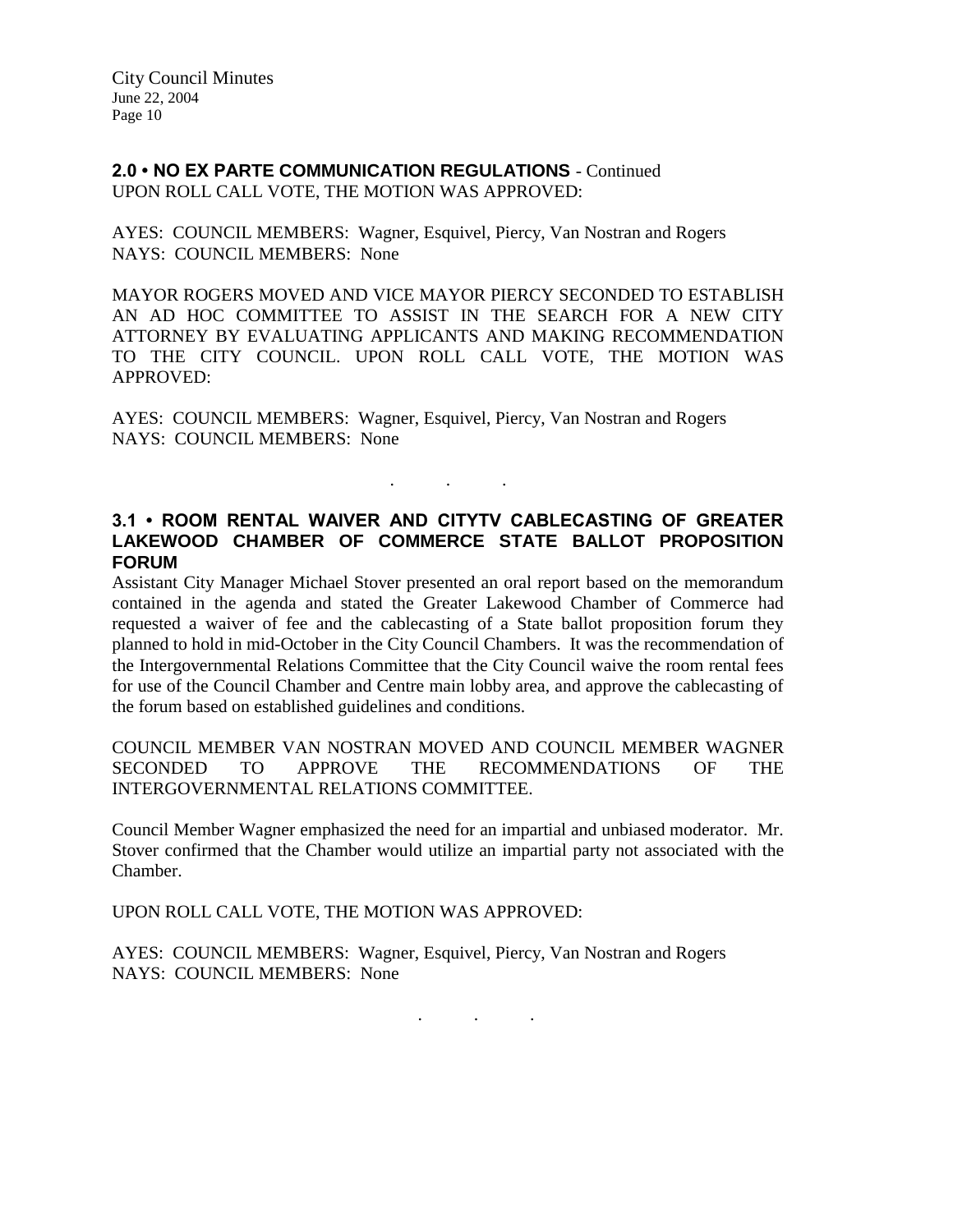# **3.2 • INDUSTRIAL/COMMERCIAL STORM WATER INSPECTION PROGRAM**

Senior Management Analyst Scott Pomrehn presented an oral report based on the memorandum contained in the agenda and reported that the City Council had been presented in January with the details of a new stormwater inspection program that was required as part of the City's NPDES permit. He stated that although the original action plan had called for the County of Los Angeles Department of Public Works to provide inspection services, until the County adopted a revised stormwater ordinance, there was no mechanism for funding this program. In re-evaluating the program, staff proposed to complete the restaurant inspections using in-house staff and requesting the County staff to inspect all other facilities such as gas outlets, auto service and other facilities. Each local restaurant would be provided with a copy of the inspection form and educational materials prior to inspection. The first round of inspections would be completed by August 1, 2004. It was the recommendation of staff that the City Council authorize staff to conduct the Stormwater Inspection Program using a combination of services from Los Angeles County Department of Public Works and City staff.

Council Member Piercy inquired if additional staffing would have to be recruited to complete the work. Mr. Pomrehn advised that current staff would be trained to conduct the routine inspections and that he would be able to do the more complicated inspections, with Code Enforcement staff assisting when necessary.

COUNCIL MEMBER WAGNER MOVED AND COUNCIL MEMBER ESQUIVEL SECONDED TO APPROVE STAFF'S RECOMMENDATION. UPON ROLL CALL VOTE, THE MOTION WAS APPROVED:

AYES: COUNCIL MEMBERS: Wagner, Esquivel, Piercy, Van Nostran and Rogers NAYS: COUNCIL MEMBERS: None

**3.3 • REAFFIRMATION OF STATED GOALS FOR LAKEWOOD EDUCATIONAL DELIVERY SYSTEM**

. . .

Mayor Rogers stated he had placed this item on the agenda because he felt there was a need to address three main points.

1. Comprehensive Update:

Council Member Wagner reviewed ad hoc committee activities since the October 2003 session with MAP. He noted that the MAP study had indicated that although there was no evidence that any of the existing school districts had discriminated deliberately against Lakewood students, there were numerous deficiencies that had been noted in the educational delivery system. He noted that the worst deficiencies had been identified in the Paramount Unified School District, whose performance was abysmal. He stated that two of the items that had been approved by the City Council had been support for deannexation from PUSD and that the superintendent of each district be provided with a copy of the MAP report during a meeting with the consultant and City staff. He reported that staff had been asked to monitor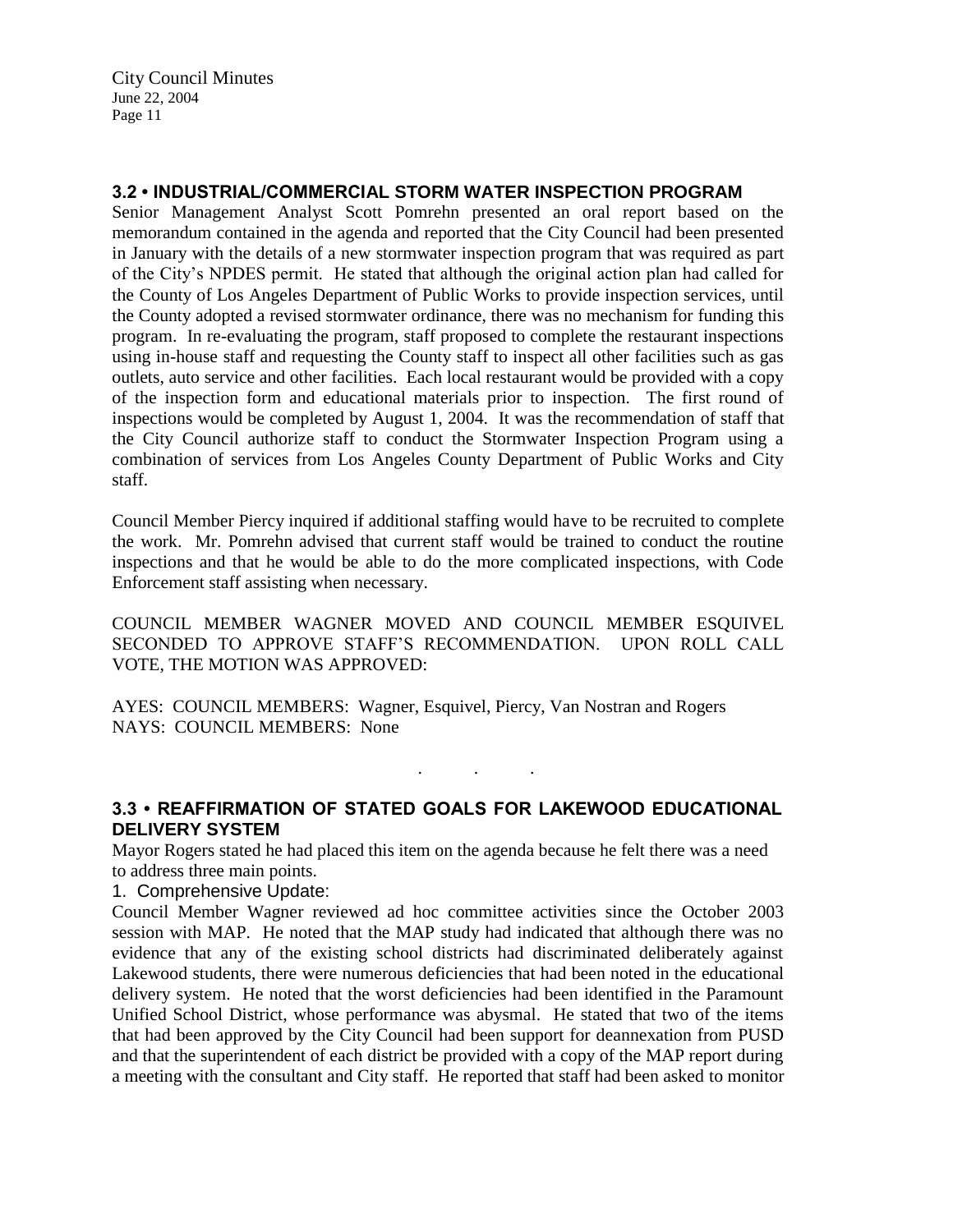# **3.3 • REAFFIRMATION OF STATED GOALS FOR LAKEWOOD EDUCATIONAL DELIVERY SYSTEM** - Continued

activities by ABC Unified School District during consideration of the sale of surplus property, one of which could impact Willow Elementary in Lakewood, and that it had been during that process that it became evident that increased staff support would be required to interact effectively with the school districts. He stated that the Ad Hoc Committee had met with the consultant to compile an evaluation for an initial approach to de-annexation, but due to scheduling conflicts and the need to act before the end of the school year, the consultant and the City Manager had made contact with the two districts that would receive students if the City were to withdraw from the PUSD. He noted that a detailed memo had been prepared outlining all of the Committee's activities over the past eight months and that a study session had been scheduled for July to receive an update from the consultant. He concluded by stating that for the City to make an impact for better educational opportunities for Lakewood students, it was clear that additional staff support, in the form of an educational liaison position, was necessary.

Mayor Rogers added that he felt the committee had followed the charges given to it by the City Council and had stayed true to the goals stated by the City Council. He thanked Chris Steinhauser of the LBUSD for his assistance with the inter-district transfers and acknowledged the support of the PUSD in allowing those children who wished to do so, to leave the district.

### 2. Re-affirmation of Goals

Mayor Rogers pointed out that even after 50 years as a city, the vast majority of Lakewood residents still supported the formation of a Lakewood school district and that it must remain as a long-term goal. A more immediate goal would be to reduce the number of districts from four to three.

Council Member Van Nostran observed that attitudes had changed since the school district issue was initially looked at and that there were opportunities to make improvements. Not in favor of amending the budget later, he stated that the Council needed to make provision now for the additional staffing required to accomplish the Council's goals.

MAYOR ROGERS MOVED AND COUNCIL MEMBER VAN NOSTRAN SECONDED TO APPROVE AND ADD TO THE GOALS THE ADDITION OF AN EDUCATIONAL LIAISON POSITION PER THE RECOMMENDATION OF THE CITY MANAGER AND TO TABLE INDEFINITELY THE APPOINTMENT OF AN EDUCATION LIAISON COMMITTEE.

Vice Mayor Piercy stated he supported a different philosophy and felt that the City Council Members should work directly with the elected policy-makers for the districts, the School Board Members. He felt efforts could be even more successful by working through the elected officials rather than through the staff.

Council Member Wagner expressed concern about issues becoming too political between elected officials and noted that it was vital to connect with the superintendents and staff.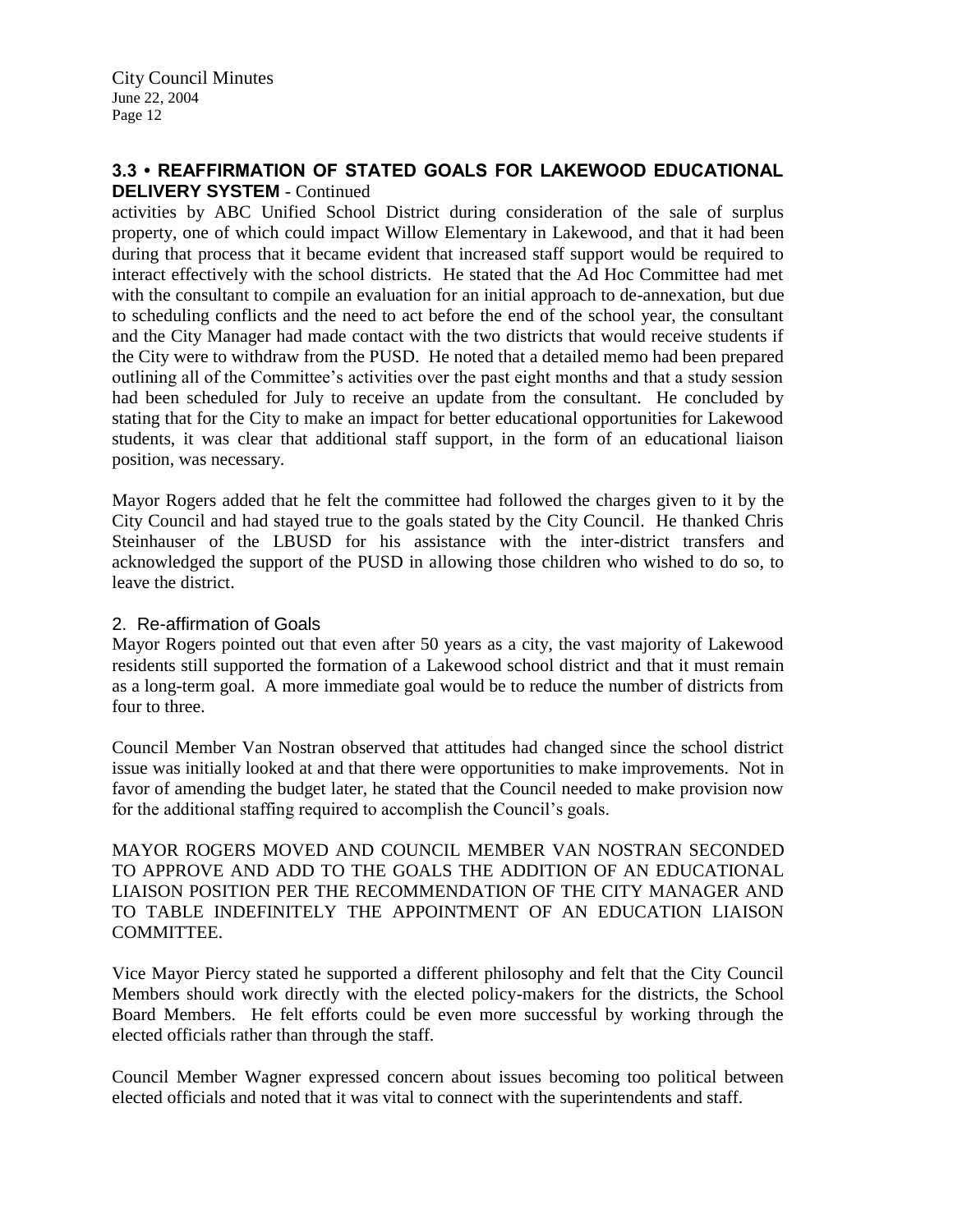# **3.3 • REAFFIRMATION OF STATED GOALS FOR LAKEWOOD EDUCATIONAL DELIVERY SYSTEM** - Continued

Mayor Rogers stated that it was the desire of every Council Member to see better educational opportunities available to Lakewood students and that he felt the recommendation of the City Manager was a good one. He stressed the need to work together and work with the districts to provide the best education possible for all Lakewood students.

UPON ROLL CALL VOTE, THE MOTION WAS APPROVED:

AYES: COUNCIL MEMBERS: Wagner, Esquivel, Van Nostran and Rogers NAYS: COUNCIL MEMBERS: Piercy

COUNCIL MEMBER WAGNER MOVED TO DIRECT THE CITY MANAGER TO INITIATE EFFORTS TO FILL THE EDUCATIONAL LIAISON POSITION.

Mayor Rogers expressed opposition to action on this matter until after a study session could be held with the consultant.

THE MOTION DIED FOR LACK OF A SECOND.

### 3. Status of Ad Hoc Committee

Council Member Wagner noted that significant reorganization would be necessary with the retention of an educational liaison staff member and that the City Council should discuss the configuration of a new committee.

Vice Mayor Piercy advocated a committee of the whole that would work directly with elected boards of each district.

Council Member Wagner maintained the position that a committee of the whole would be unwieldy and that not all districts would be willing to cooperate in full board-to-council meetings.

Council Member Van Nostran stated the pros and cons of committee formation needed to be explored more fully during a study session.

Mayor Rogers suggested the Committee matter be deferred to a study session to be scheduled in July. There being no objection, it was so ordered.

At 9:27 p.m., the Regular Meeting of the City Council was recessed for the Meeting of the Lakewood Redevelopment Agency. At 9:29 p.m., the City Council Meeting was reconvened.

. . .

. . .